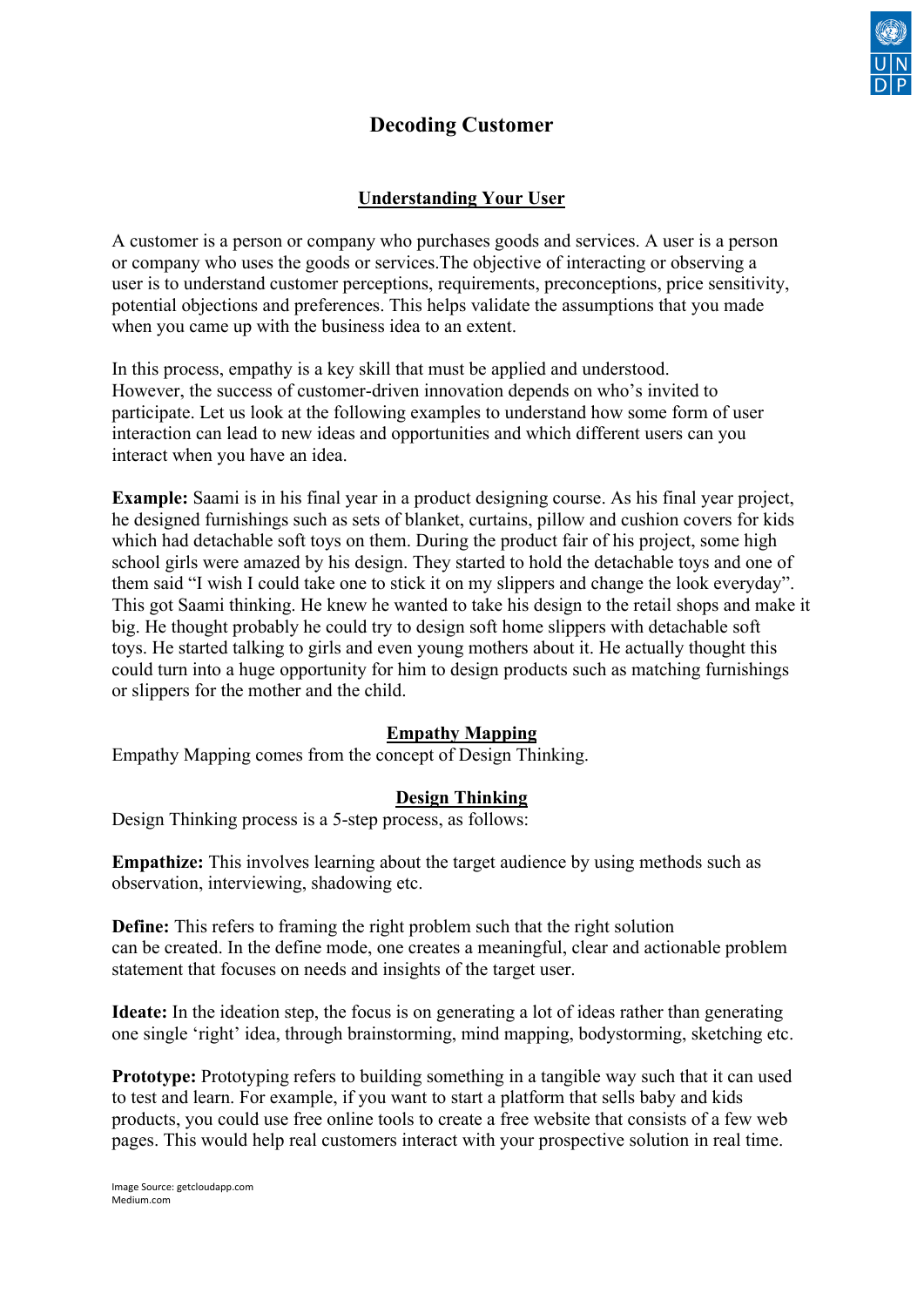

**Test:** Testing presents a chance to refine your solutions, make them better and eventually innovate. For example, for a physical object, give samples and ask people to take it with them and use it within their normal routines. Similarly, for an experience, try to create a scenario in a location that would capture the real situation.



# **Empathy Map**

An empathy map helps to answer and map what a core/ideal customer for your idea would look like. Some factors to include in an empathy map:

**Demographics**: Age, Gender, Location, Marital Status, Income, Education, Occupation **Perceptions**: What do they think of other similar products/services?

**Requirements**: What are certain needs they have around the product/service?

**Preconceptions**: What are certain assumptions/biases they have for certain brands/products? **Price Sensitivity:** How much are they willing to pay for a product/service?

**Potential Objections**: What are their dislikes about existing products/services?

**Preferences**: What are certain preferences/luxuries/features they enjoy in a product/service?



Image Source: getcloudapp.com Medium.com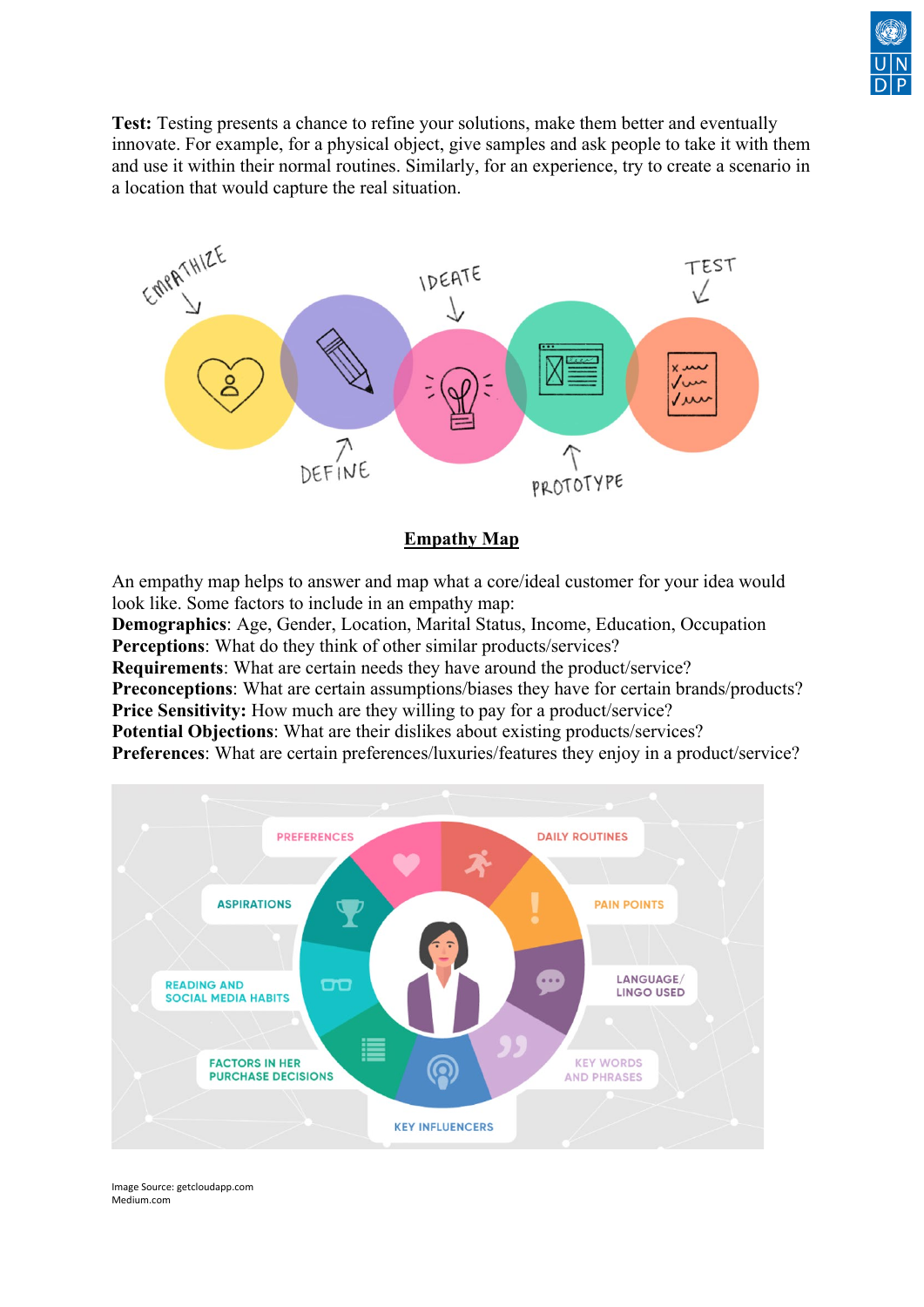

### **What you need to learn about your customers?**

Your goal is to at least learn about the following things through customer interview and surveys.

#### **1. Who they are**

If you sell directly to individuals, find out your customers' gender, age, marital status and occupation. If you sell to other businesses, find out what size and kind of business they are. For example, are they a small private company or a big multinational?

#### **2. What they do**

If you sell directly to individuals, it's worth knowing their occupations and interests. If you sell to other businesses, it helps to understand what their business is trying to achieve.

#### **3. Why they buy**

If you know why customers buy a product or service, it's easier to match their needs to the benefits your business can offer.

#### **4. When they buy**

If you approach a customer just at the time they want to buy, you will massively increase your chances of success.

### **5. How they buy**

For example, some people prefer to buy from a website, while others prefer a face-to-face meeting.

#### **6. How much money they are willing to spend**

You'll be more successful if you can match what you're offering to what you know your customers can afford it.

#### **7. What makes them feel good about buying**

If you know what makes them tick, you can serve them in the way they prefer.

#### **8. What they expect of you**

For example, if your customers expect reliable delivery and you don't disappoint them, you stand to gain repeat business.

#### **9. What they think about you**

If your customers enjoy dealing with you, they're likely to buy more. And you can only tackle problems that customers have if you know what they are.

#### **10. What they think about your competitors**

If you know how your customers view your competition, you stand a much better chance of staying ahead of your rivals.

# **Conducting the Survey/Interview**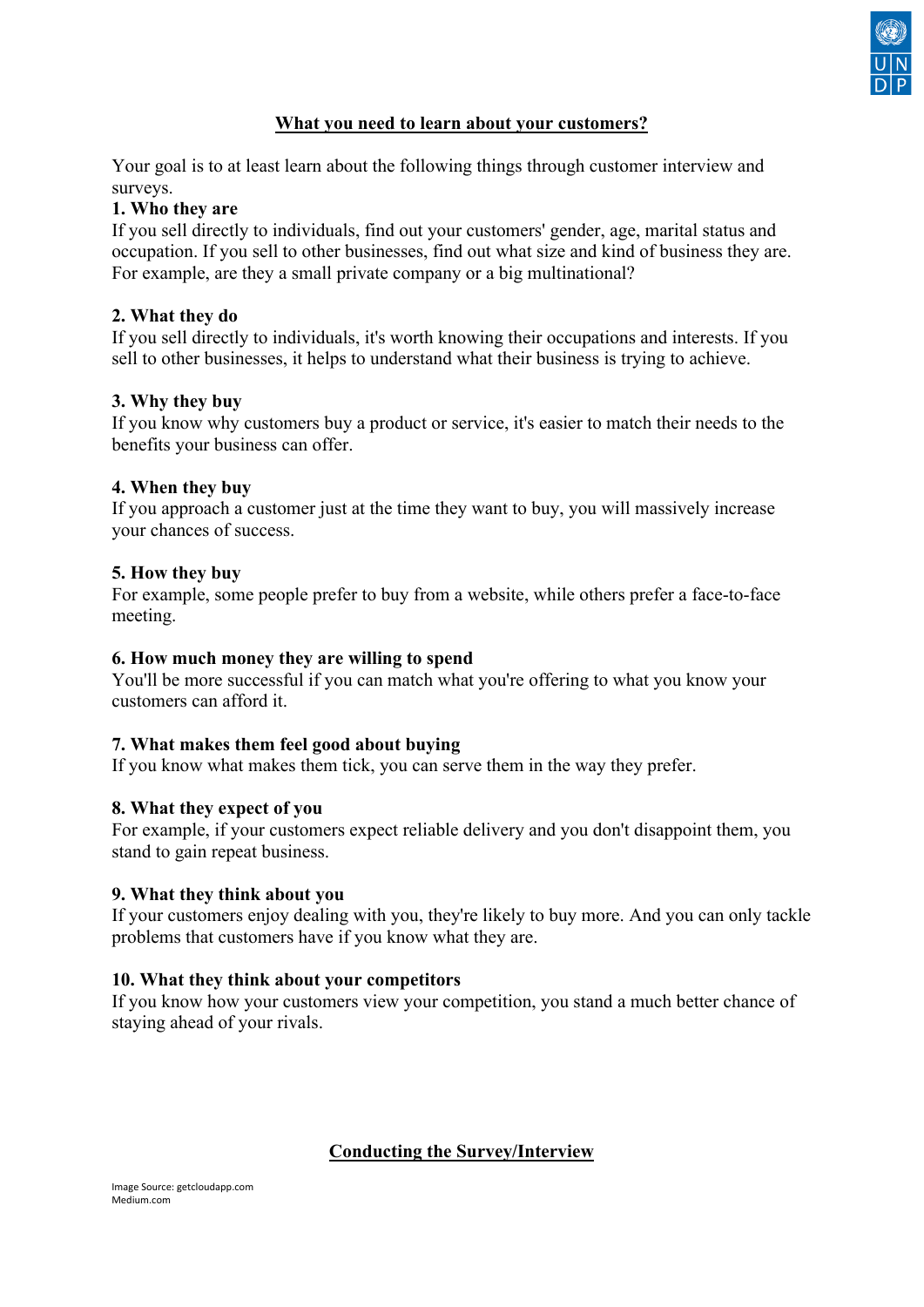

Tips for conducting survey:

Find the right people: Finding the right people means that you have to think carefully about the profile of the people you need to speak to. As a startup, the first place to begin with is whom you know and who you know who might know others in your area of interest. Your own personal contact file or social networking sites like Facebook, Twitter, and LinkedIn are good places to start.

**Give a brief introduction:** Frame an introduction in four to five sentences. Include your name, the purpose of your interview and length of time you expect the interview to take. Ask easy questions and get the participant talking.

**Types of Questions:** Do not focus a lot on the "what", but more on "why" and "how". Example: 'What do you like about this venture concept?' might give you a list of features, but "Why do you like this venture concept" will provide more information about the respondent's preferences and opinions.

**Take Notes:** It is a good idea to take detailed notes of the conversation in the interview or survey. However, make sure you keep eye contact with the participant as well. If it is an option, you can also choose to record the interview with participant's permission, so that you can refer to it after.

**Peel the Onion:** Interviews and surveys are fruitful when you listen and not argue. The strategy of peeling the onion is like the "5 whys".

#### **List of Bad Questions:**

- What do you think of my idea?
- Can you tell me about your problems regarding...?
- I am building a solution to solve the problem X. Can you tell me...?
- How do you think of Y as a solution to achieve results?
- Would you do something like... to use the product?
- Would you buy a product which solved this problem?
- How much would you pay for this?

#### **List of Good Questions:**

- What do you like/dislike about X?
- Why do you like/dislike something about X?
- How do you currently deal with this problem that you mentioned?
- Talk me through the last time you experienced such a problem
- How do you feel about (the current solutions available)?
- What is the most frustrating thing about (the current solution, a feature, your day etc.)
- Can you give me an example?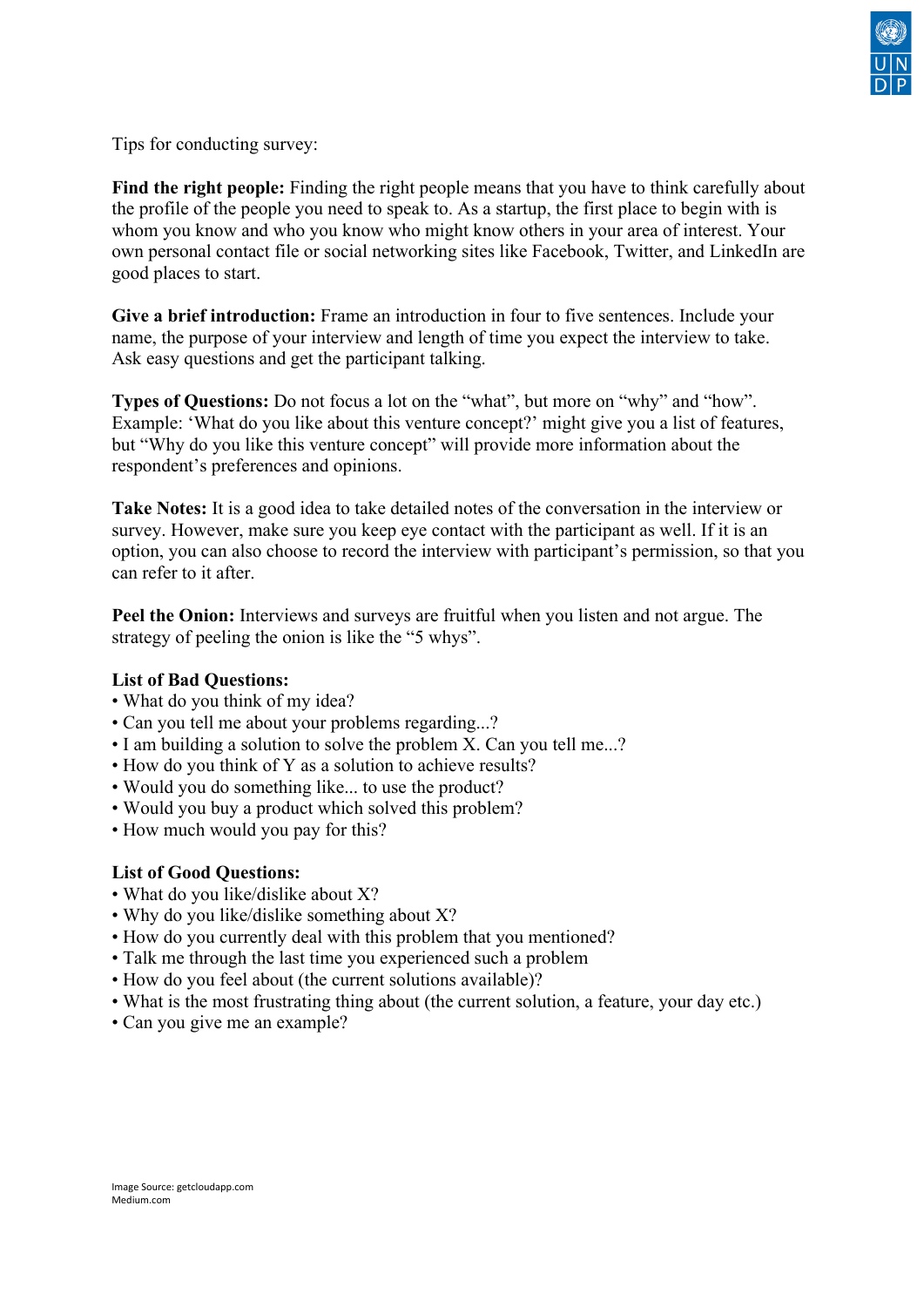

# **Sample Questions**

- What do you enjoy doing most? (Likes and why)
- What do you not enjoy doing? (Dislikes and why)
- How has your experience been using X?
- What do you spend your money on?
- What are some challenges you face in your day-to-day life that you would want someone to solve?
- What would an ideal product look/ feel like for you?

# **Trigger Questions**

• How do your customers define too costly? Takes a lot of time, costs too much money, or requires substantial efforts?

• What makes your customers feel bad? What are their frustrations, annoyances, or things that give them a headache?

• How are current value propositions under-performing for your customers? Which features are they missing? Are there performance issues

that annoy them or malfunctions they cite?

• What are the main difficulties and challenges your customers encounter? Do they understand how things work, have difficulties getting certain things done, or resist particular jobs for specific reasons?

• What negative social consequences do your customers encounter or fear? Are they afraid of a loss of face, power, trust, or status?

• What risks do your customers fear? Are they afraid of financial, social, or technical risks, or are they asking themselves what could go wrong?

• What's keeping your customers awake at night? What are their big issues, concerns, and worries?

• What common mistakes do your customers make? Are they using a solution the wrong way?

• What barriers are keeping your customers from adopting a value proposition? Are their upfront investment costs, a steep learning curve, or other obstacles preventing adoption?

# **Activity: Empathy Map**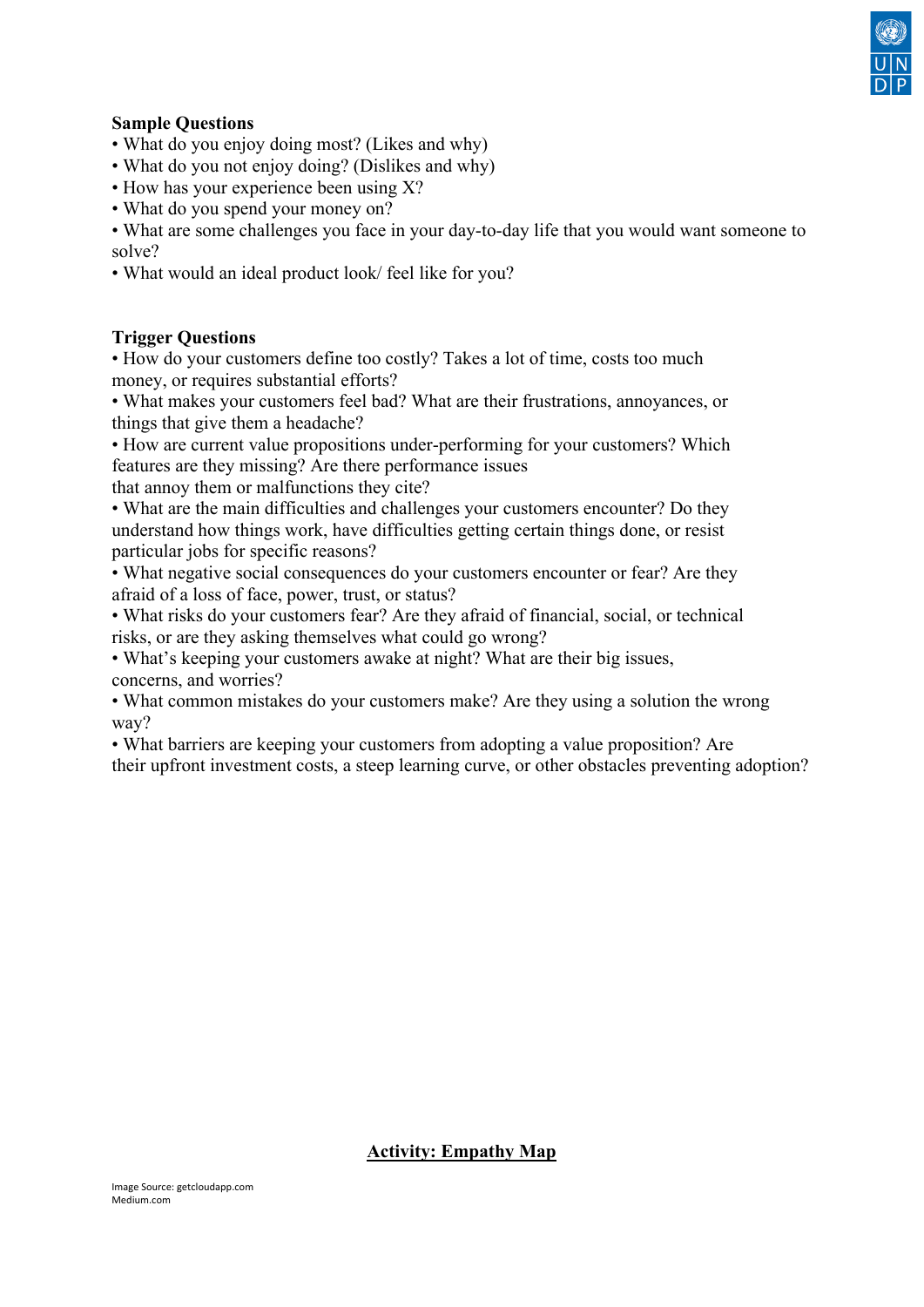

#### **When: During Session How:**

Step 1: Put Down Customer Quotes and Demographics. Who is the person for the map? Mention location, age, gender, education level, occupation, marital status, average income etc.

Step 2: Establish Challenges, Needs, Preferences and Goals What are customers trying to achieve? What is the desired outcome?

Step 3: Capture your customer's Outside World Capture what they see, say, do, and hear.

- What do they SEE?
- What do they DO and SAY?
- What do they HEAR?

Step 4: Explore Inside the Mind What do they THINK and FEEL? positive and negative thoughts. What makes them feel good or bad? How do they feel? Frightened? Excited? Anxious?